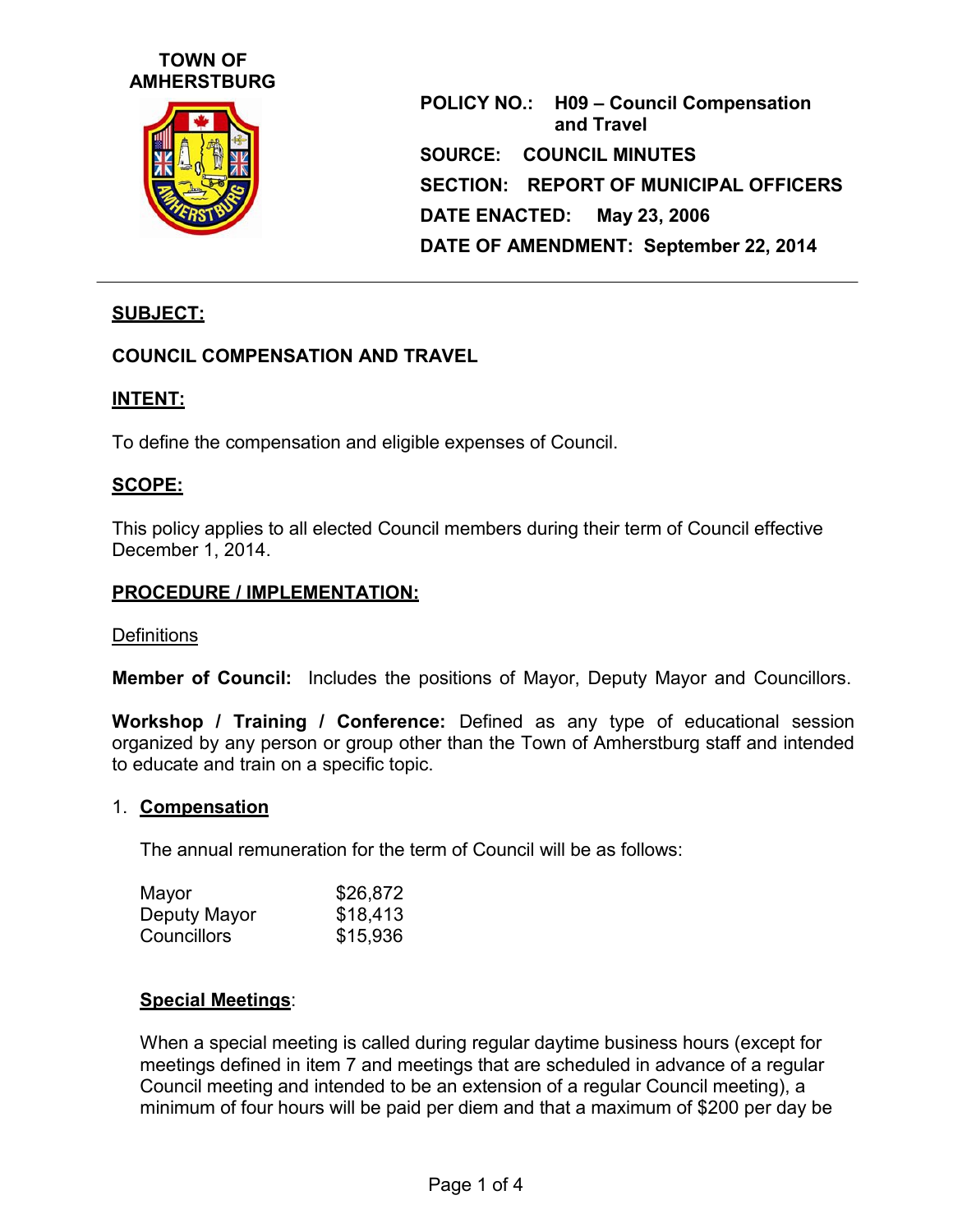paid to Council for their attendance. The payment will be calculated as follows:

- 1. First four hours or any portion thereof \$100.00
- 2. Each additional hour at \$25.00 per hour, up to a maximum of \$200.00

Administration will submit the actual hours of the Council Members in attendance at all eligible meetings to Treasury immediately following the meeting.

# **Other Meetings:**

The following meetings would not be included for reimbursement under the Compensation and Travel Policy. There are many invitations that Council members receive with regard to meetings or networking events that are basically free of charge but are important informational or networking opportunities. Many of these meetings are optional for Council to attend. Where these meetings are "optional" and not "mandatory", they are not eligible for a per diem whether they are in the daytime or evening hours.

Eg: Committee Meetings, ERCA General Meeting, Community Living Annual Breakfast, Luncheon meetings or sessions which are primarily meet and greet and are scheduled 2 hours or less in duration.

# 2. **Pension**

An election of all members of Council is to be made once for the term of Council for either:

- a) Pension plan contributions to OMERS; or
- b) Individual RRSP contributions on their behalf of an equivalent amount.

## **3. Discretionary Fund**

Each member of Council will have a discretionary fund up to \$1,500.00 annually to assist with all the responsibilities of their office. This allowance will assist with cell phones, land lines, computer and networking costs, computer equipment, publications and other requirements that assist Council to stay in touch with residents. Receipts are to be submitted to support eligible expenses for each calendar year.

## **4. Legal Fees**

Each member of Council will have a maximum annual allowance of \$500.00 for legal advice on potential conflict of interest.

These fees can be billed directly to the Town by the solicitor and must note the reason for the invoice is "Conflict of Interest" advice.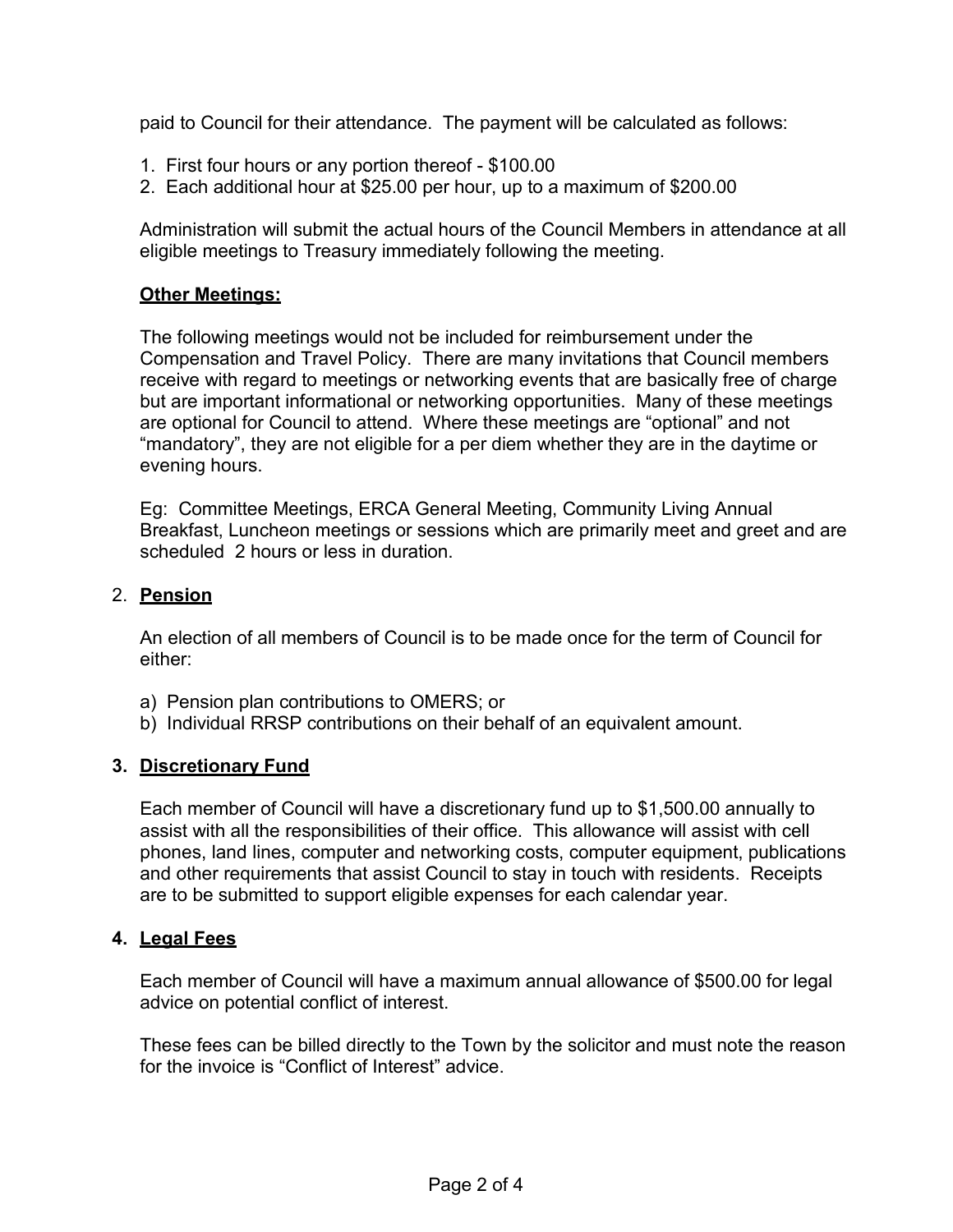# **5. Mileage**

Each member of Council is eligible for mileage for work related expenses based on the Town policy.

A detailed mileage report stating the purpose of the trip must be submitted for approval.

# **6. Conferences and Conventions**

Each member of Council is encouraged to attend conferences and conventions as required. Eg: AMO, FCM, ROMA/OGRA, 1812 Conference

A workshop, training course or conference is defined as any type of educational session organized by any person or group other than the Town of Amherstburg staff and intended to educate and train on a specific topic.

**Registration** - Annually, each member of Council shall be entitled to receive an allowance for attendance at conferences or conventions for associated costs. Each Council member shall be entitled to receive an allowance of up to \$1,000 for conferences and conventions to be used at their discretion and the balance of the budgeted money become a communal fund to be distributed based on the educational priorities of Council. The use of the communal fund is to be agreed upon in advance of costs being incurred.

If use of the communal fund is not agreed upon by Council, and the member of council elects to pay for his/her own registration, no expenses or per diems will be reimbursed or paid to the member of council.

The workshop, training course or conference is to be booked by the individual, unless overnight accommodation is required, then administration will make arrangements for the registration and accommodations.

**Accommodation** – The actual amount of overnight accommodation for room rental shall be allowed, excluding room charges or room services. A receipt for room rental shall be obtained and attached to the convention expense summary report.

**Daily Subsistence Allowance** – A daily subsistence allowance may be claimed by members of Council attending a convention in the amount of \$50.00 per day for meals (breakfast, lunch and dinner) and other miscellaneous expenses to cover sundry items; and further that Taxi and Parking expenses will be considered an eligible expense in addition to the \$50.00 allowance.

**Per Diem** – A per diem shall be paid to elected officials at a rate of \$200.00 per day or part thereof. The per diem shall include the first day and last day of the conference.

**Expense Report** – Following return from attendance at a conference or convention, an Expense Summary Report shall be completed and submitted for approval.